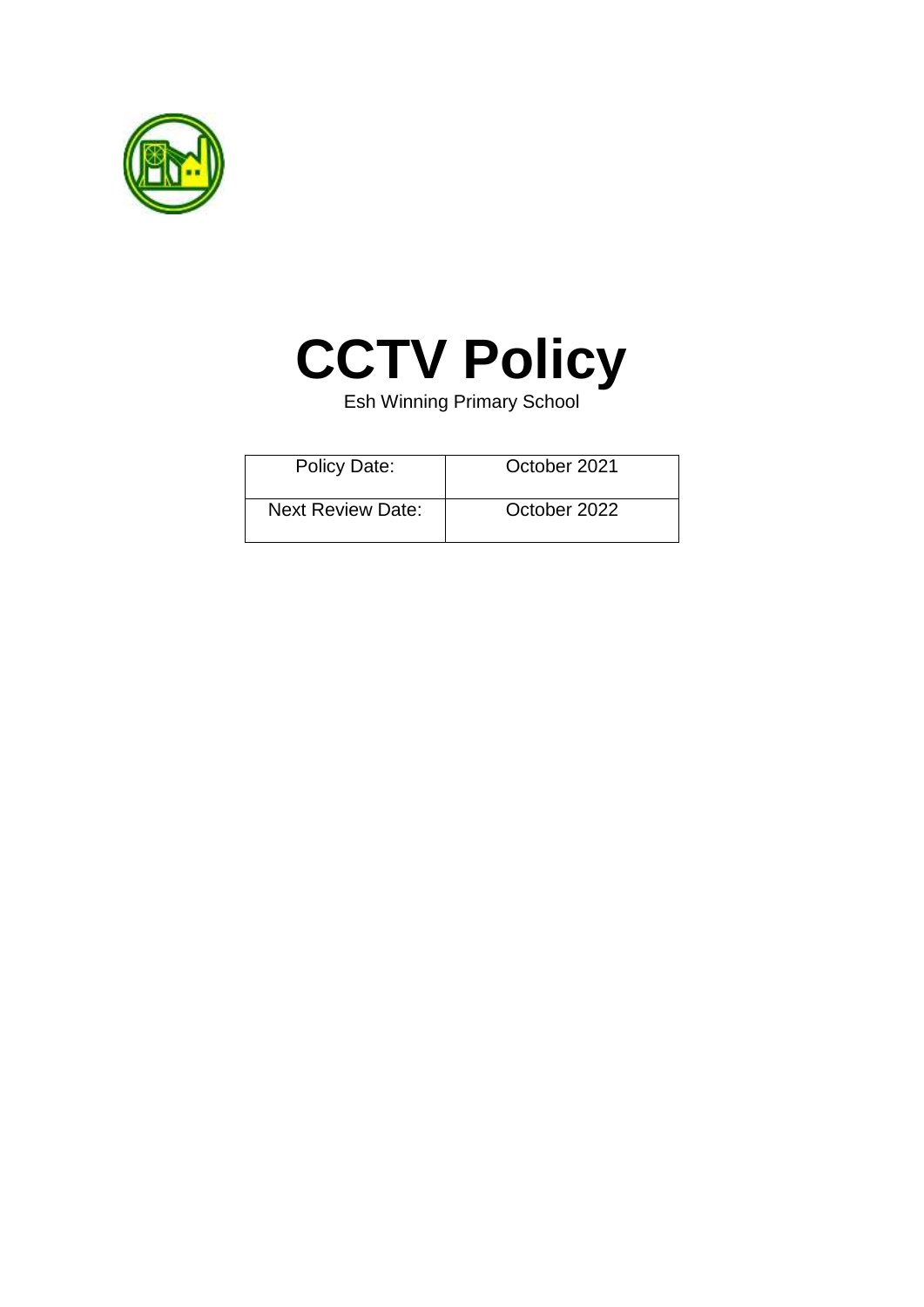# **Contents**

- 1. Introduction
- 2. Scope
- 3. Roles and Responsibilities
- 4. System Description
- 5. Covert Recordings
- 6. Operating Standards
- 7. Retention of images
- 8. Data Subjects Rights
- 9. Access to and disclosure of images to third parties
- 10. Complaints
- 11. Policy Review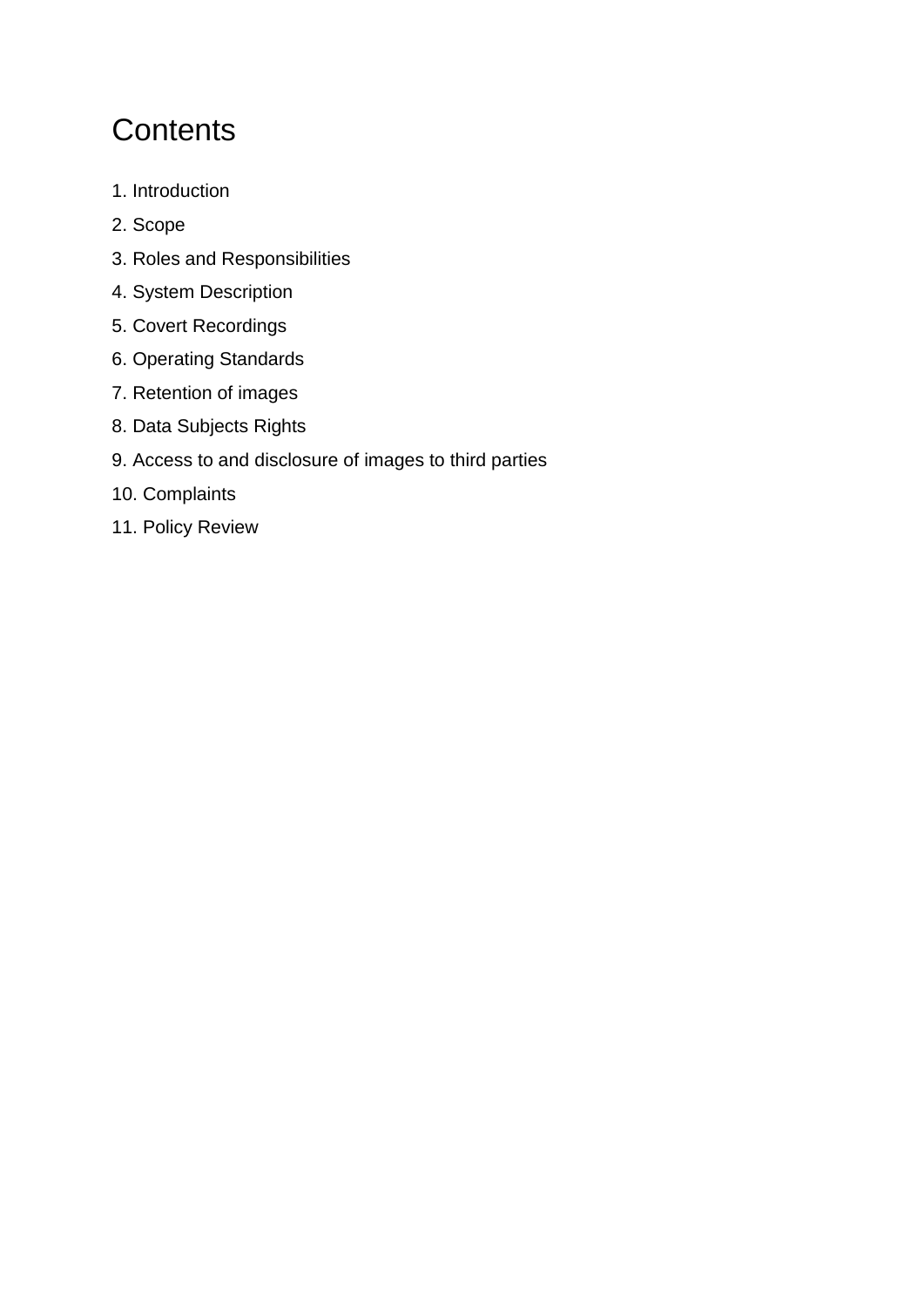# **1. Introduction**

- 1.1 Esh Winning Primary School operates a Closed-Circuit Television (CCTV) System.
- 1.2 The purpose of this Policy is to ensure that the CCTV system used at Esh Winning Primary School is operated, used and managed in accordance with the requirements of the Data Protection Act 2018 ('the DPA 2018), of the General Data Protection Regulation ("GDPR") and includes the principles governing the processing of personal data as set out in Appendix 1. It also seeks to ensure compliance with all privacy laws, including the Human Rights Act, the Regulation of Investigatory Powers Act 2000 and takes into account best practice as set out in CCTV codes of practice issued by the Information Commissioner and the Surveillance Camera Commissioner.
- 1.3 Esh Winning Primary School uses CCTV only where it is necessary and propionate for the following legitimate purposes:
	- protecting school buildings and assets from damage, disruption, vandalism and other crime;
	- to act as a deterrent against crime;
	- promoting the health and safety of staff, pupils and visitors, including for monitoring student behaviour;
	- to support the Police and other law enforcement bodies in the prevention, detection and prosecution of crime;
	- to assist with the identification and apprehension of offenders; and
	- to assist in the investigation of breaches of school policies and codes of conduct by staff, students, and where relevant investigating complaints.
- 1.4 This policy will be reviewed annually by the Governing Body to assess compliance with paragraphs 1.2 and 1.3 and to determine whether the use of the CCTV system remains justified, necessary and proportionate.
- 1.5 In addition, changes to legislation, national guidance, codes of practice or commissioner advice may trigger interim reviews.

# **2. Scope**

2.1 This policy applies to the CCTV system in operation across the school site.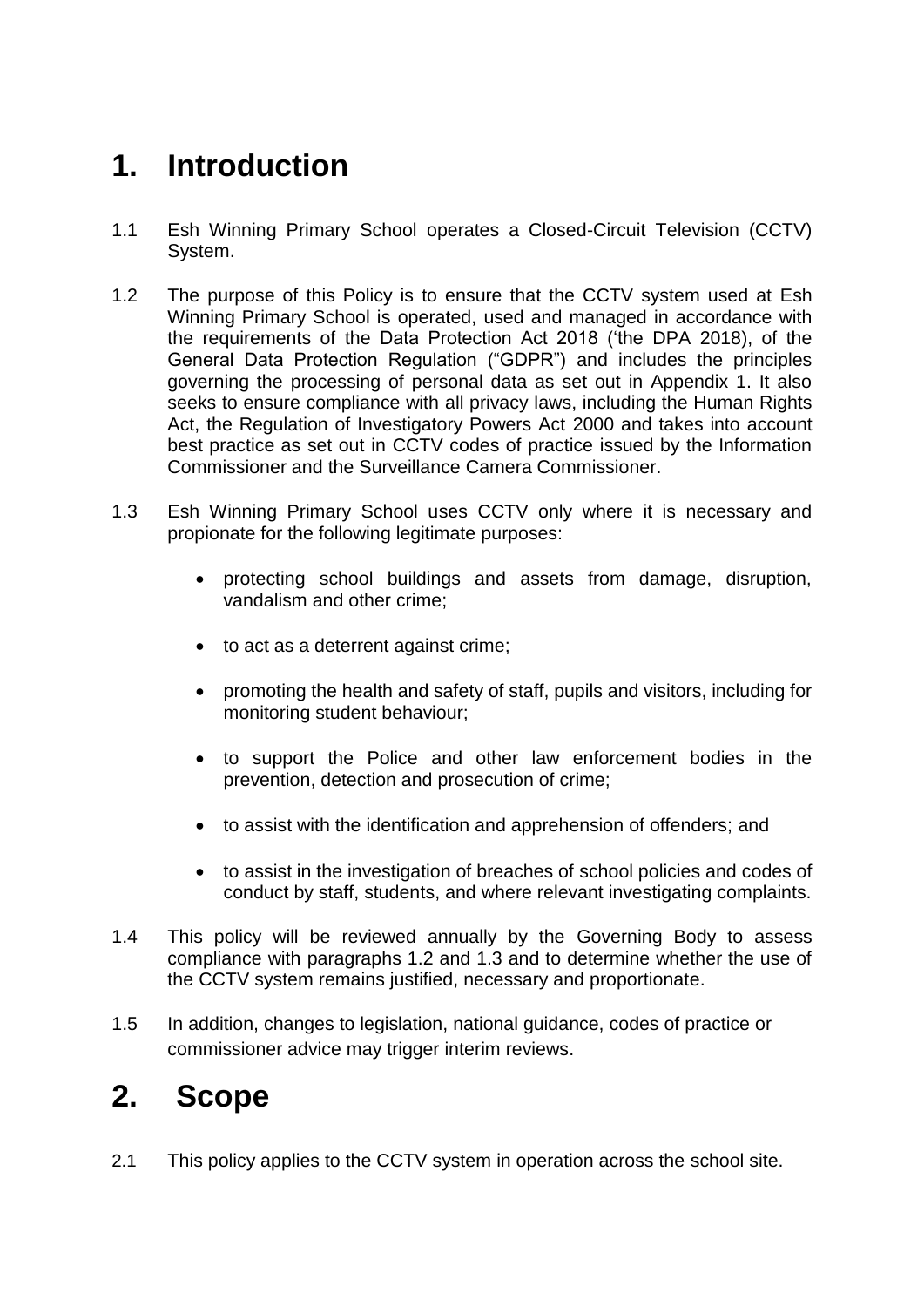- 2.2 This policy applies to all Esh Winning Primary School staff, contractors and agents who operate, or supervise the operation of, the CCTV system.
- 2.3 This policy must be read in conjunction with the School's:
	- Data Protection Policy

### **3. Roles and Responsibilities**

- 3.1 The Governing Body of Esh Winning Primary School (the Data Controller) has overall legally responsibility for this policy but has delegated day-to-day responsibility for overseeing its implementation to the staff identified in this policy. All relevant members of staff have been made aware of the policy and have received appropriate training.
- 3.2 The Headteacher is responsible for:
	- 3.2.1 ensuring that the CCTV system including camera specifications and locations for new and existing installations complies with the law and best practice referred to in clause 1.2 of this policy. Where new surveillance systems are proposed, the Headteacher will consult with the Data Protection Officer to determine whether a Data Protection Impact Assessment is required in accordance with the requirements of the GPDR;
	- 3.2.2 the evaluation and chosen location where live and historical CCTV recordings are made available for viewing.
	- 3.2.3 Ensuring access to the CCTV system is restricted to authorised staff only.
	- 3.2.4 Maintaining a record of all access to the CCTV system i.e. an access log.
	- 3.2.5 Maintaining a record of the disclosure of any CCTV images and recordings stored in the system to data subjects and/or third parties.
	- 3.2.6 Ensuring all CCTV images and recordings stored on removeable media such as DVD, CD, tapes etc, are held in a secure location, with access to the removable media restricted to authorised staff only.
	- 3.2.7 Ensuring that CCTV images and recorded footage stored on DVD, CD, tapes are not duplicated for release / disclosure.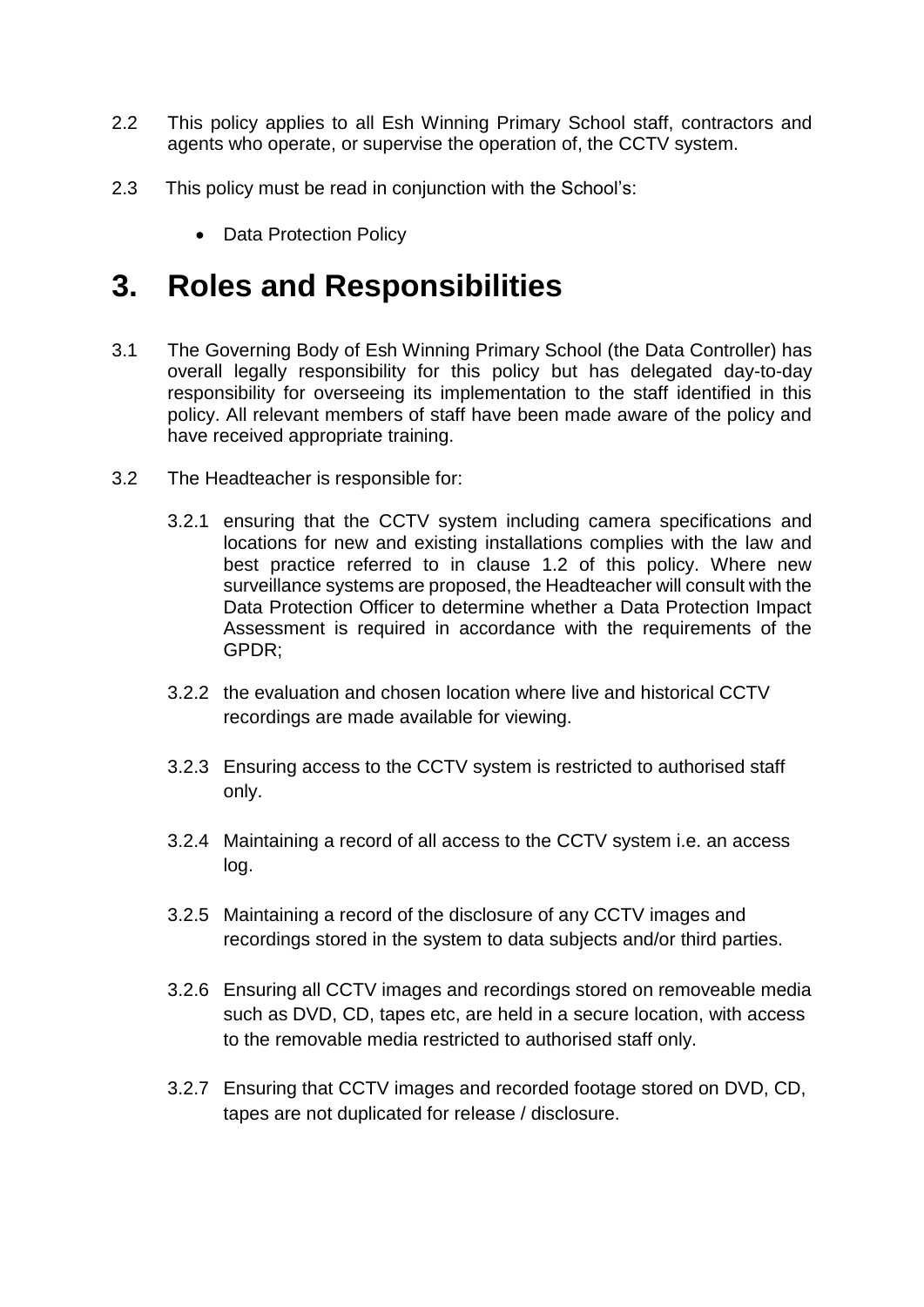- 3.2.8 Ensuring that the disclosure of any recorded CCTV material to data subjects and third parties is done so in compliance with this policy;
- 3.2.9 Ensuring that CCTV images and recordings are stored for a period not longer than 31 days and are then erased unless required as part of a criminal investigation or court proceedings (criminal or civil) or other bona fide use as approved by the Headteacher.
- 3.2.10 Ensuring that when a zoom facility on a camera is being used, there is a second person present with the operator of the camera to guarantee that there is no unwarranted invasion of privacy.
- 3.2.11 Ensuring that all access to the CCTV system and the cameras is only used to monitor suspicious behaviour, criminal damage etc. and not to monitor individual characteristics.
- 3.3 Only the school's appointed contractor for the CCTV system is authorised to install, service and/or maintain it.
- 3.4 Changes in the use of the CCTV system can be implemented only by the Headteacher in consultation with the Data Protection Officer.
- 3.5 The Data Protection Officer is responsible for monitoring this policy and for providing data protection advice and guidance.

# **4. System Description**

- 4.1 The CCTV system covers:
	- building entrances,
	- car parks, perimeters,
	- external areas such as school yard, playing field
	- internal social areas such as cloakrooms and the Reception foyer

The CCTV System continuously record activities in these areas 24 hours a day, seven days a week, and some of the cameras are set to motion detection.

- 4.2 The fixed location and positioning of CCTV cameras is chosen to minimise viewing of spaces not relevant to the legitimate purpose of the monitoring. The school make every effort to locate and position CCTV cameras so that their coverage is restricted to the school site, which includes both indoor and outdoor areas. As far as practically possible, CCTV cameras will not focus on private homes, gardens or other areas of private property.
- 4.3 CCTV Cameras are not installed in areas in which individuals would have an expectation of privacy such as toilets, showers and changing facilities.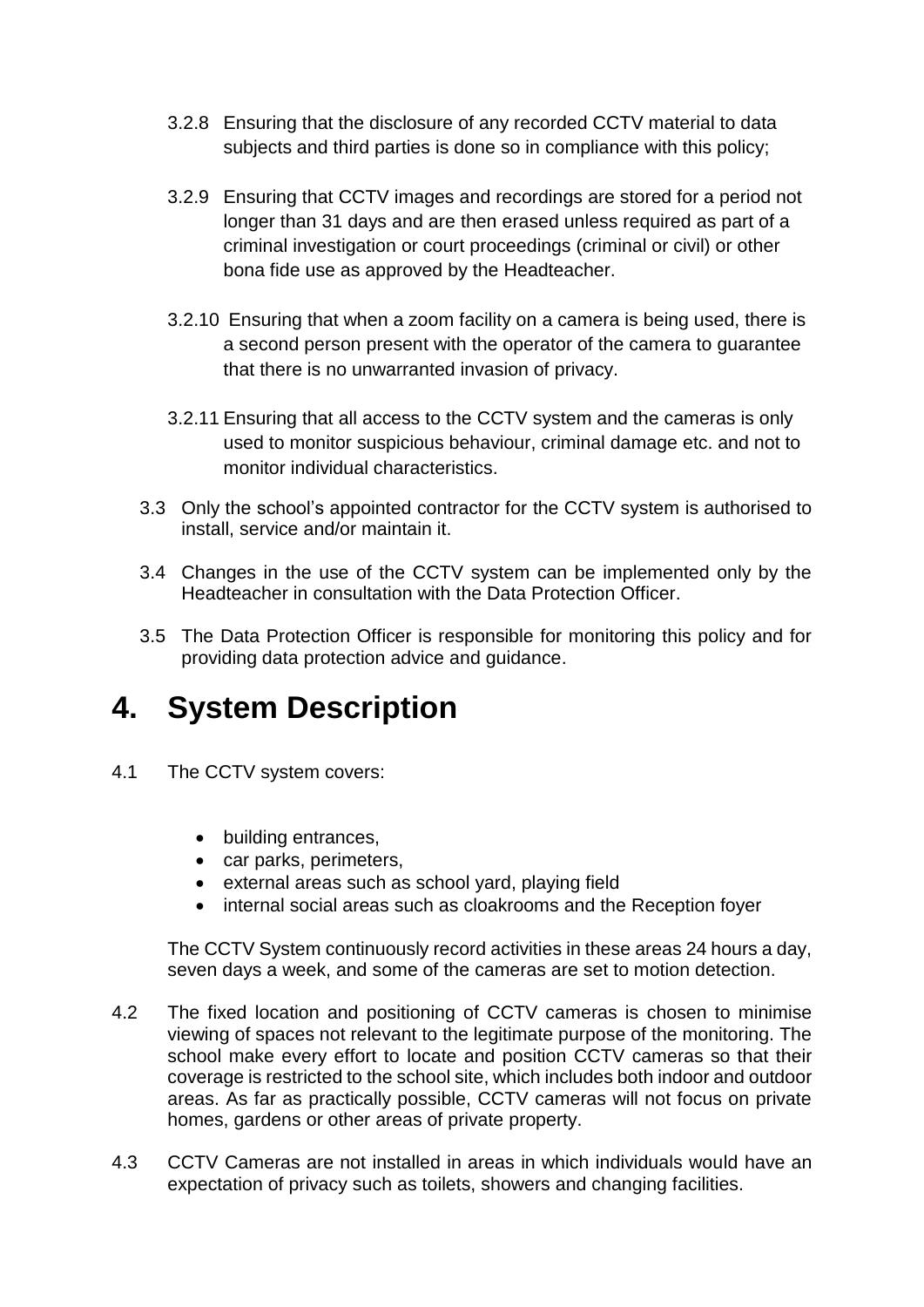- 4.4 CCTV cameras are installed in such a way that they are not hidden from view.
- 4.5 The school will perform a Data Protection Impact Assessment when installing new fixed, or moving existing fixed, CCTV cameras to consider the privacy issues associated with using new and alternative camera locations and positions, to ensure the use continued use of the CCTV system is necessary and proportionate to address the legitimate purpose(s) set out at paragraph 1.3.
- 4.6 The CCTV system does not have sound recording capability.
- 4.7 CCTV Signage is prominently displayed across the site, both indoors and outdoors, so that staff, students, visitors and members of the public are made aware that they are entering an area covered by CCTV. The signage contains the contact details for the school together with a description of the purposes for which CCTV is used and a contact telephone number.
- 4.8 The contact telephone indicated on the CCTV signage is available to members of the public during normal school hours. Employees staffing the contact telephone number point must be familiar with this policy and the procedures to be followed in the event that an access request is received from a Data Subject, the Police or any other third-party organisation.

## **5. Covert recording**

- 5.1 Covert recoding (i.e. recording which takes place without the individual's knowledge):
	- 5.1.1 may only be undertaken in exceptional circumstances, for example to prevent or detect an unlawful act or other serious misconduct, and if is proportionate i.e. there is no other reasonable, less intrusive means of achieving those purposes;
	- 5.1.2 may not be undertaken without the prior written authorisation of the Headteacher. The Headteacher will consult with the Data Protection Officer before undertaking any covert recording. All decisions to engage or refuse in covert recording will be documented, including the reasons;
	- 5.1.3 will focus only on the suspected unlawful activity or suspected serious misconduct and information obtained which is not relevant will be disregarded and where reasonably possible, deleted; and
	- 5.1.4 will only be carried out for a limited and reasonable period consistent with particular purpose of the recording and will not continue after the investigation is completed.

## **6. Operating Standards**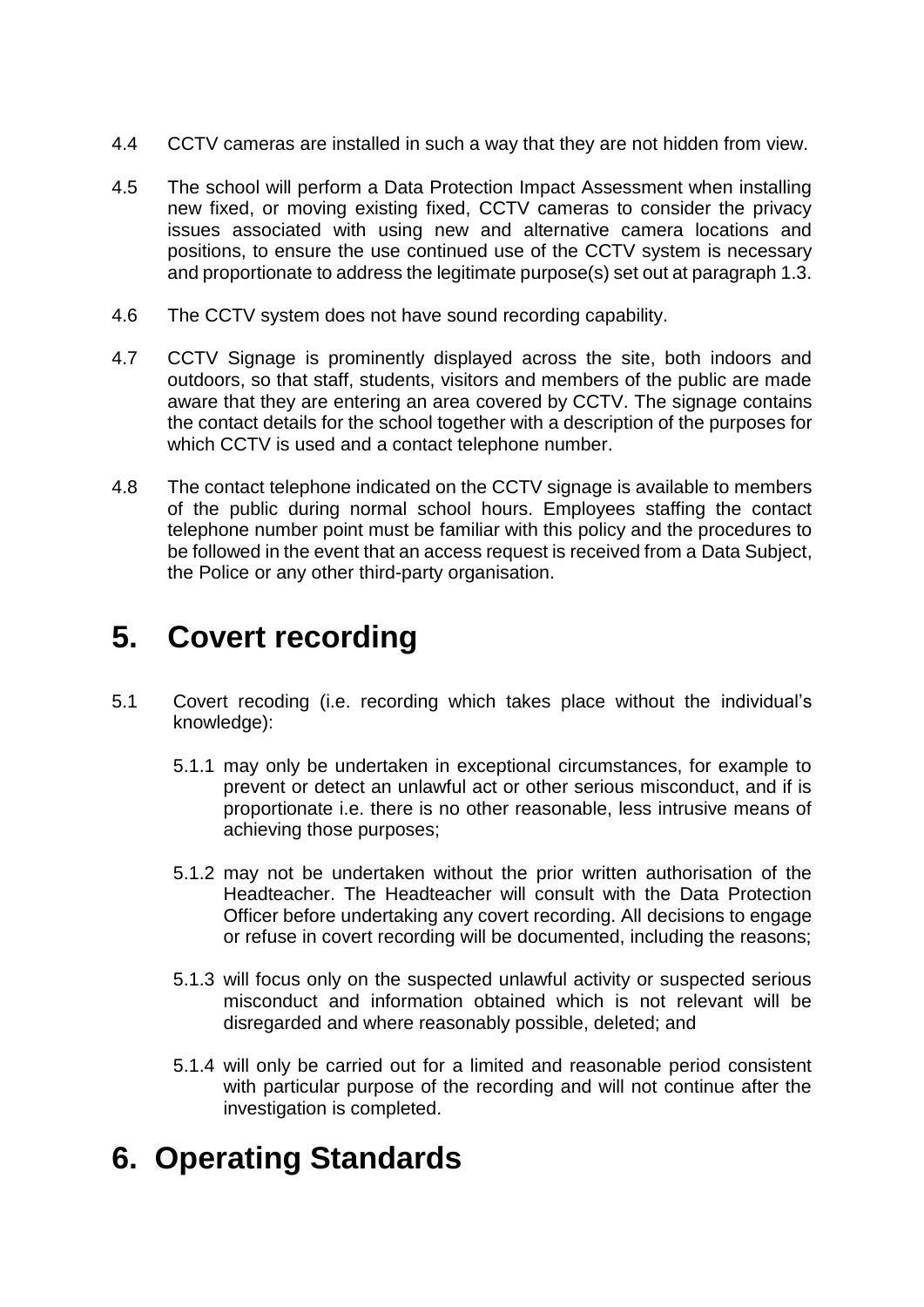- 6.1 The operation of the CCTV system will be conducted in accordance with this policy.
- 6.2 No unauthorised access to the CCTV system will be permitted at any time.
- 6.3 Other than the Headteacher, access to the CCTV system will be limited to:
	- persons specifically authorised by the Headteacher;
	- The Data Protection Officer
	- authorised maintenance engineers;
	- police officers where appropriate; and
	- any other person with statutory powers of entry
- 6.4 CCTV Monitors are not visible from outside the Server Room where they are located. The location of CCTV monitors has been chosen to ensure images displayed are not visible to pupils, unauthorised staff, visitors and members of the public.
- 6.5 Before permitting access to any part of the CCTV system, the Headteacher will take all necessary steps to verify the identity of any visitor and establish the existence of the appropriate authorisation. All visitors are required to complete and sign the visitors' log, which includes details of their name, department and/or the organisation that they represent, the name of the person they are visiting and the reason for the visit.
- 6.6 A CCTV access log is maintained and securely retained by the Headteacher which includes the following information:
	- person reviewing recorded footage;
	- time, date and location of footage being reviewed; and
	- purpose of reviewing the recordings.
- 6.7 CCTV images and recordings will be displayed only to persons authorised to view them or to persons who otherwise have a right of access to them. Where authorised persons access or monitor CCTV images on workstation desktops, they must ensure that images are not visible to unauthorised persons for example by minimising screens when not in use or when unauthorised persons are present. Workstation screens must always be locked when unattended.
- 6.8 Images produced by the recording equipment must be as clear as possible, so they are effective for the purpose for which they are intended. The standards to be met in line with the codes of practice referred to paragraph 1 of this policy are set out below:
	- recording features such as the location of the camera and/or date and time reference must be accurate and maintained;
	- cameras must only be situated so that they will capture images relevant to the purpose for which the system has been established;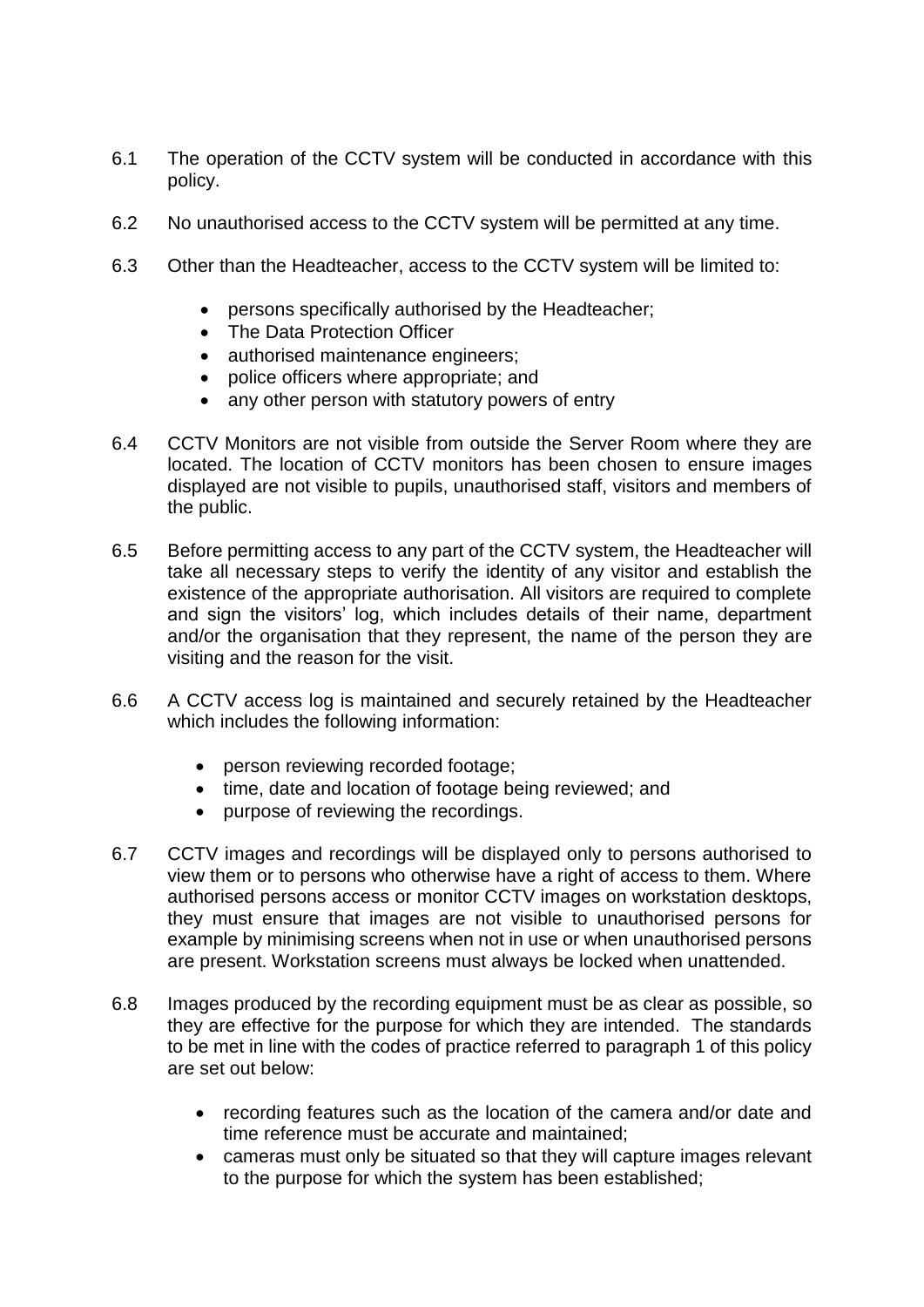- consideration must be given to the physical conditions in which the cameras are located i.e. additional lighting or infrared equipment may need to be installed in poorly lit areas;
- cameras must be properly maintained and serviced to ensure that clear images are recorded, and a log of all maintenance activities kept; and
- as far as practical, cameras must be protected from vandalism in order to ensure that they remain in working order. Methods used may vary from positioning at height to enclosure of the camera unit within a vandal resistant casing.

# **7. Retention of images**

- 7.1 CCTV images are not to be retained for longer than necessary, taking into account the purposes for which they are being processed. Data storage is automatically managed by the CCTV digital records which overwrite historical data in chronological order to produce an approximate 30-day rotation in data retention.
- 7.2 Provided that there is no legitimate reason for retaining the CCTV images (such as for use in disciplinary and/or legal proceedings), the images will be erased following the expiration of the retention period.
- 7.3 All retained CCTV images and recordings stored on removeable media will be stored securely, with access restricted to authorised staff only.

# **8. Data Subjects Rights**

- 8.1 Recorded images of (identifiable) individuals are personal data of the individuals (Data Subjects) whose images have been recorded by the CCTV system.
- 8.2 Data Subjects have a right of Access to the personal data under the DPA 2018 and the GDPR. They also have other rights under the DPA 2018 and the GDPR in certain limited circumstances, including the right to have their personal data erased, rectified, to restrict processing and to object to the processing of their personal data.
- 8.3 Requests by Data Subjects for CCTV images and recordings relating to themselves (Subject Access Request) should be submitted in writing to the school together with proof of identification such as a passport or driving licence along with proof of address.
- 8.4 In order to locate the images on the CCTV system, sufficient detail must be provided by the data subject in order to allow the relevant images to be located and the data subject to be identified.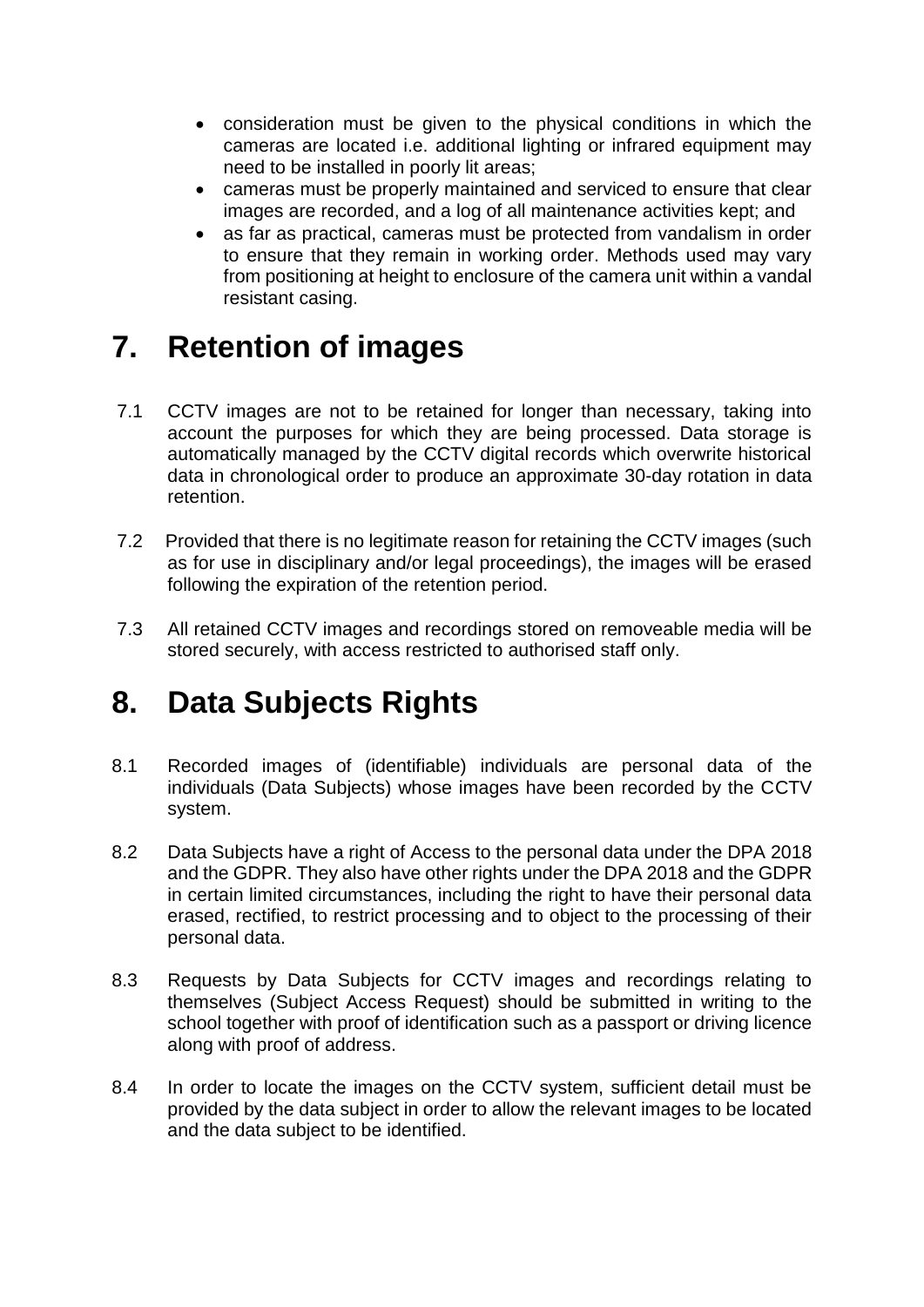- 8.5 Where the school is unable to comply with a Subject Access Request without disclosing the personal data of another individual who is identified or identifiable from that information, it is not obliged to comply with the request unless satisfied that the individual has provided their express consent to the disclosure, or if it is reasonable, having regard to the circumstances, to comply without the consent of the individual.
- 8.6 The school will respond to a Subject Access Request within one month of receiving the request. This includes a request received in school during school holidays.
- 8.7 The period for responding to the request may be extended by two further months where necessary, taking into account the complexity and number of the requests. The school will notify the Data Subject of any such extension within one month of receipt of the request together with the reasons for this.

## **9. Access to and disclosure of images to third parties**

- 9.1 A request for images made by the Police or a third-party organisation, for example an Insurance company, should be made in writing to the school. The school will consult with its Data Protection Officer in relation to any request received from the police or a third-party organisation.
- 9.2 Legal representatives making subject access request on behalf of a Data Subject will be required to submit a letter of authority to act on behalf of the Data Subject together with the evidence of the Data Subject's identity, the reason(s) for the request, and the lawful authority under which the request is being made.
- 9.3 In limited circumstances it may be appropriate to disclose CCTV images and recordings to a third party, such as when a disclosure is required by law, in relation to the prevention or detection of crime or in other circumstances where an exemption applies under relevant legislation.
- 9.4 Such disclosures will be made at the discretion of the Headteacher, with reference to relevant legislation and where necessary, following advice from the school's Data Protection Officer.
- 9.5 Where a suspicion of misconduct arises, the headteacher of school may provide access to CCTV images for use in staff disciplinary cases. The Headteacher will consult with the Data Protection Officer in relation to an Requests for CCTV images and recordings requested or required for staff or student disciplinary purposes or complaints
- 9.6 The Headteacher may provide access to CCTV images to Investigating Officers when sought as evidence in relation to student discipline cases.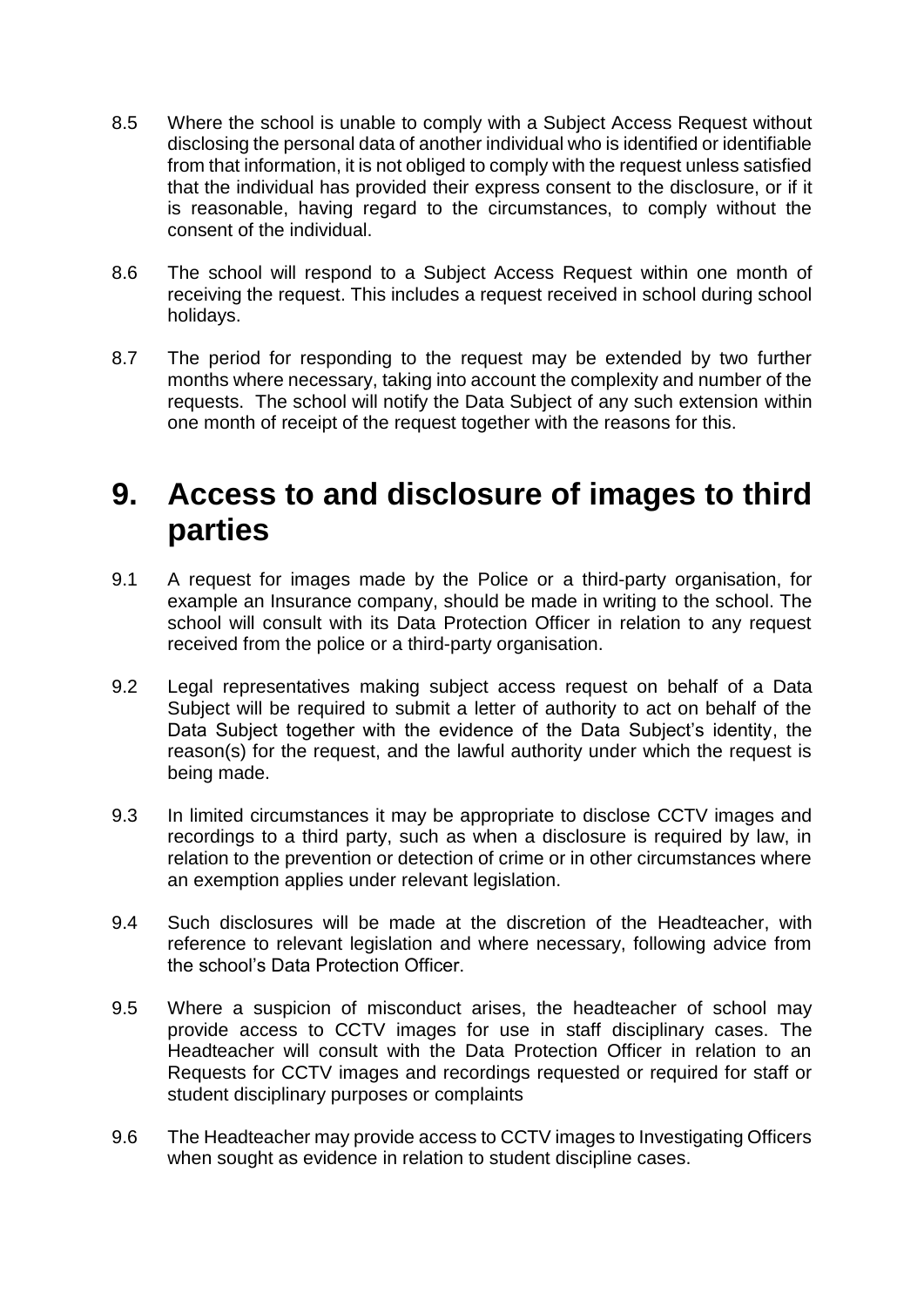- 9.7 Every disclosure of CCTV images and recordings is recorded by the Headteacher in an access log containing the following information:
	- the name of the police officer or other relevant person in the case of other agencies/bodies receiving the copy of the recording;
	- brief details of the images captured by the CCTV to be used in evidence or for other purposes permitted by this policy;
	- the crime reference number where relevant; and
	- date and time the images were handed over to the police or other body/ agency.

# **10. Complaints**

10.1 Any complaints relating to the operation, use and management of the CCTV system should be in writing to the Data Protection Officer at the following address:

#### **Data2Action**

Suite 2e Innovator House **Silverbriar Sunderland** SR5 2TP

Email: [SchoolsDPO@data2action.co.uk](mailto:SchoolsDPO@data2action.co.uk) Telephone: 03332026397

10.2 A complaint will be responded to within a month following the date of its receipt. Records of all complaints and any follow-up action will be maintained by the Data Protection Officer

# **11. Policy Review**

- 11.1 This policy will be reviewed annually by the Governing Body to assess compliance with paragraphs 1.2 and 1.3 and to determine whether the use of the CCTV system remains justified, necessary and proportionate.
- 11.2 In addition, changes to legislation, national guidance, codes of practice or commissioner advice may trigger interim reviews.

# **Appendix 1**

Principles relating to the processing of personal data under the Data Protection Act 2018 and General Data Protection Regulation (GDPR).

Personal data shall be: